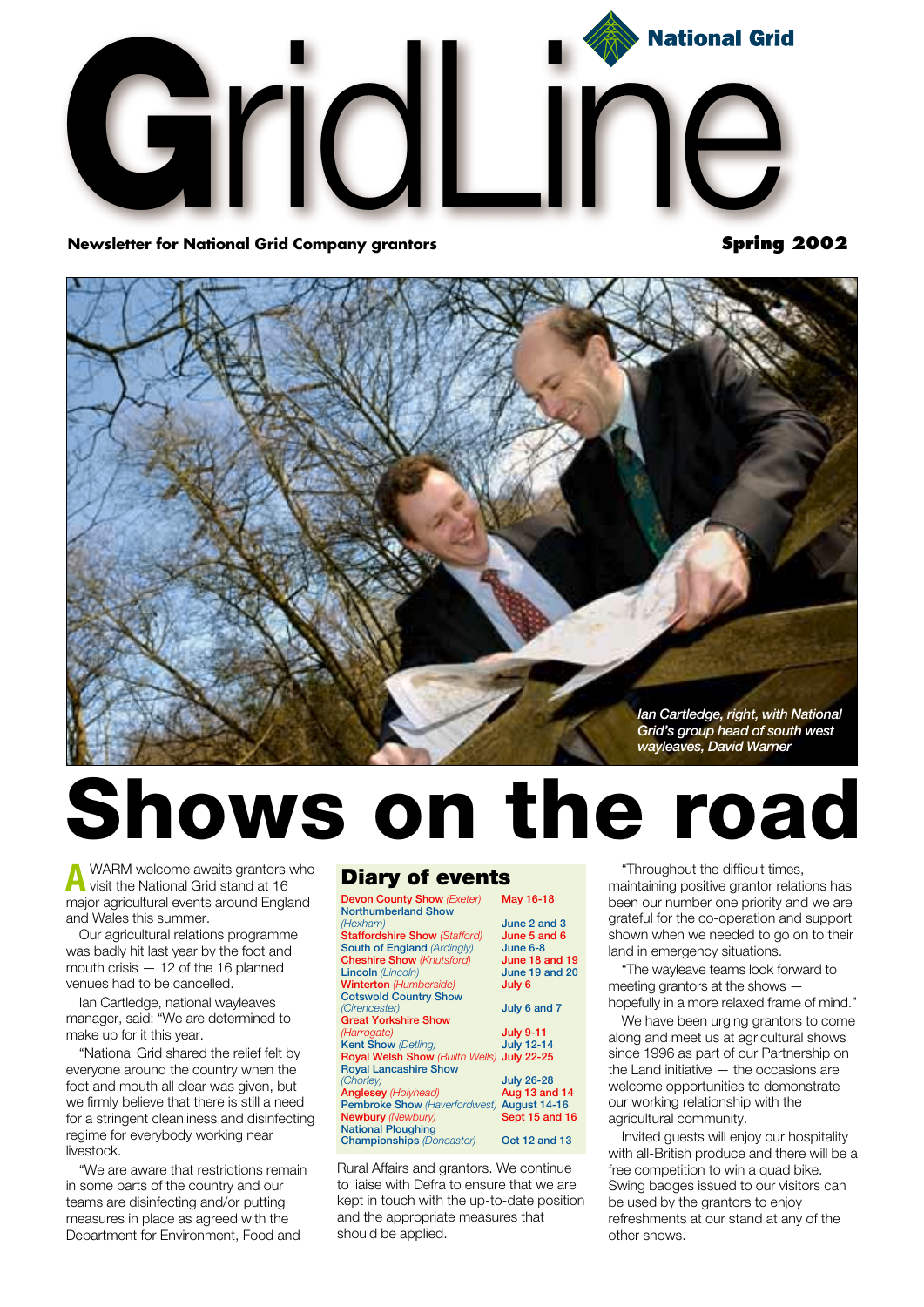## Barn owl gets des res in a new location

A BARN owl's accommodation requirements caused something of a dilemma to the National Grid team working on the major second Yorkshire Line project.

Fortunately, the problem was solved when grantors Robin and Pat Dickson came to the rescue and helped provide the bird with a new home.

Four towers are being built on the Dicksons' Upsall Grange Farm at Nunthorpe, and the access road to one of the towers runs close to an ash tree, said National Grid wayleave officer Mike Ford.

"During the project, we've been working in partnership with Barry Wright, an ecologist with ADAS. One day early last year — pre-nesting season — he was conducting a routine ecological survey and was close to the tree, when a barn owl popped out of a hole!"

Clearly, no-one wanted to disturb the site if the owl was nesting, but keeping away during the nesting season would have seriously disrupted work.

"In accordance with ADAS guidance, we found that we were allowed to block up the tree hole, but we also volunteered to provide an alternative home within 50 metres. We set about having a nesting box made to a Barn Owl Trust pattern — but at this point, the foot and mouth crisis broke, which meant we were unable to go on to the Dickson's land to fit the box.

"Robin kindly agreed to do the job for us. As it happened, we don't think the owl moved in at the time — but we are hoping it will find the deluxe accommodation to its liking this season."

Gillian Whalley, director of Cleveland's Kirkleatham Owl Centre, said barn owls were very rare in the area.

"Destruction of hedgerows, meadows and woodland edges mean they have to hunt down roadway corridors, and many are killed by traffic.

"The steps taken by National Grid to provide an alternative nest site for any potential breeding pair is a step in the right direction. However, a further one or two boxes would be an excellent move!"

Mike has already been in touch to discuss the best siting for some additional boxes.





Left to right: Richard Dickson, Robin's son, who put up the owl box, Mike Ford and *Barry Wright*

**Visitor safety a priority**

**LANDOWNERS can do much to ensure<br>
visitors to the countryside enjoy their time** — and stay safe, says the Farm Energy Centre.

In urban areas, electrical networks are mostly out of sight — cables are routed underground and transformers housed in enclosed substations. Not so in the country, where overhead lines carry high voltage electricity across fields.

The lines are no threat to people as they go about their normal business, but

accidents CAN happen when people are not aware of the dangers, or simply don't look up.

Kite flying, casting during fishing, tree climbing and moving a sailboat with a high mast are all activities that can lead to serious injury if carried out near overhead lines.

Farmers know the routes of lines and cables over their land and can help keep visitors to the countryside safe.

● If you rent out cottages or rooms, you might like to point out to visitors any potential dangers on or around your land. A windy hillside might seem ideal for kite flying, but overhead lines will make it a "no-fly" zone.

● If you grant fishing rights to visitors and there are overhead cables, point them out. Adequate warning signs near the lines are obligatory.

• Always remember, a word of warning to someone about the potential dangers might save a life.

*Landowners can call the FEC on 024 7669 6512 or e-mail info@farmenergy.com*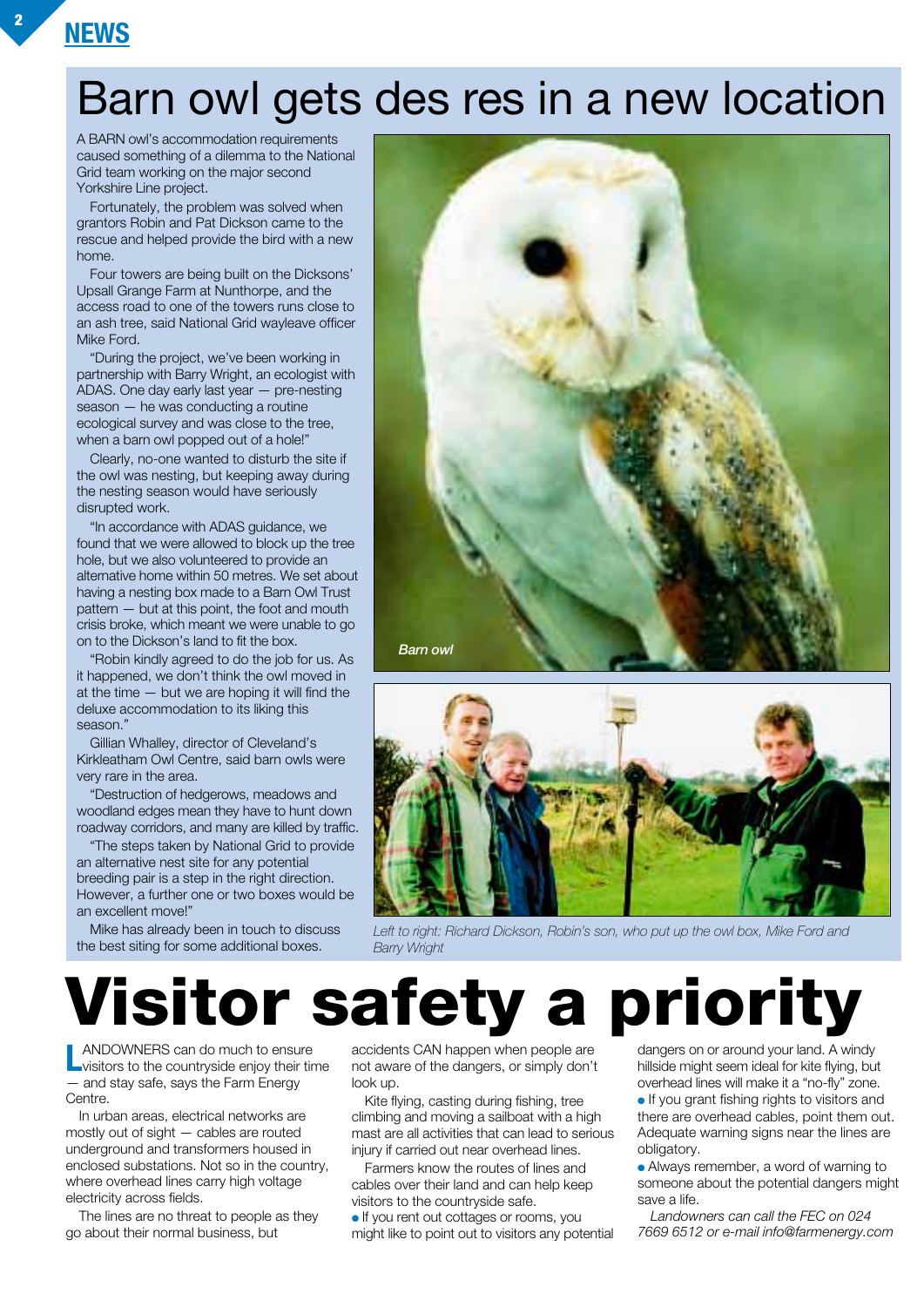

## Backing for young farmers' clubs renewed

NATIONAL Grid has confirmed its support for rural communities across England and Wales by renewing its sponsorship of the body that runs the young farmers' movement.

The company's decision to continue sponsorship of the National Council of the National Federation of Young Farmers' Clubs (NFYFC) reflects its strategy of building positive relationships with those in the rural community.

The National Council, which has 125

members from all over the country, is the main decision-making body within the federation and plays a key role in the leadership and direction of the NFYFC.

The funding for 2002 not only supports the meetings of the council, but also provides training for council members to enable them to carry out their duties.

There was a warm welcome for the decision from Stephen Jarvis, NFYFC's council chairman. He said: "This is

something all council members will be delighted to hear. National Grid's support enables many more members to attend council meetings, thereby providing much wider representation and improving the lines of communication."

Trevor Seeley, National Grid's community involvement manager, said: "This sponsorship is about continuing to strengthen our relationships with the rural community."

## **All-round team effort on repairs**



*Overhead line refurbishment work near Hackney Marshes, north east London*

**A** TREMENDOUS team effort by National Grid engineering staff made sure that 12,000 worn insulators on overhead lines in London were replaced in super-quick time.

Linesmen discovered some deterioration of the porcelain tension insulators on the 7.4km West Ham to Hackney route during routine testing. Their replacement became a top priority.

A three-week outage for each circuit was required and the wayleaves team at Rayleigh made contact with grantors along the route to agree access dates.

Meanwhile, the glass insulators were manufactured and delivered to site well before the outage dates.

Scaffolding working platforms at towers on steep embankments also had to be put up.

Teams of linesmen from all over the UK completed the work within the outage period.

Working in busy north east London posed its own problems. Installation over a section of London Underground track had to be done at night under floodlights.

Operations manager Steve Staines said: "To plan and complete the work in 16 weeks was a tremendous effort. Staff were more than a match for any technical problems encountered.

"The project was a success thanks to a great team effort and I would like to thank everybody involved, including our grantors and local residents without whose help and cooperation completing the work within the 16-week outage would have been very difficult."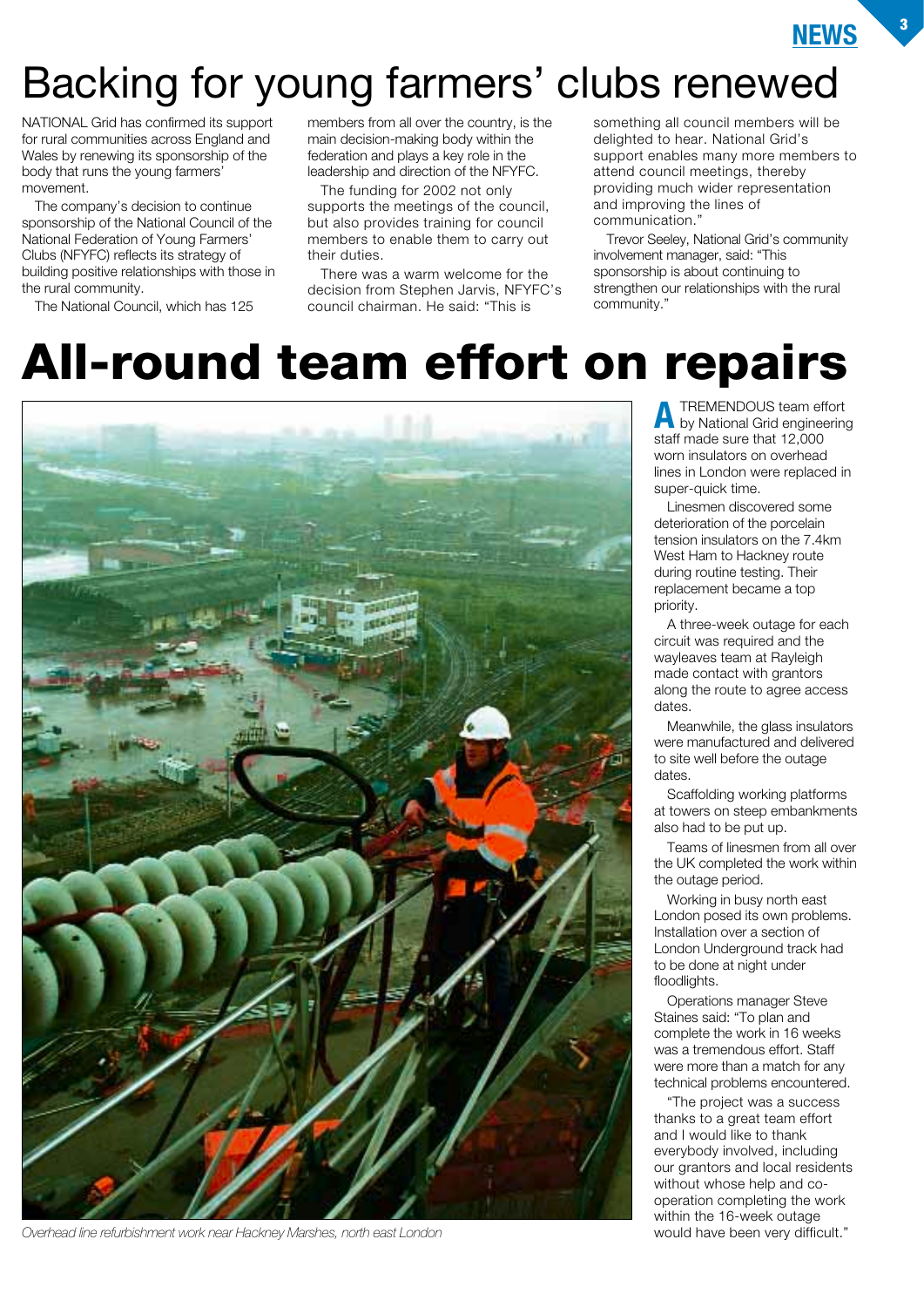

A NEW 400/132kV substation is helping to meet the rising electricity demand in the developing area of north-west Kent.

Northfleet East is a gas-insulated switchgear substation incorporating four 400/132kV supergrid transformers. These connect to Seeboard's neighbouring 132kV substation. Many of the people involved in the £45 million scheme

attended the substation's official opening.

National Grid's project team leader John Coughlin praised all the parties involved in the development, including staff from National Grid, Seeboard and VA Tech Reyrolle Projects.



obviously some critical issues to resolve along the way, but all challenges were jointly met and we delivered the project to all the relevant timescales."

**I I**<sup>T</sup>'S SIGNIFICANT that<br>
National Grid and Eve **T'S SIGNIFICANT that the** Transmission teams working on a £20 million refurbishment programme in North Lincolnshire should share the same site office at Brigg and not have separate offices there — or even on different sites.

Originally, it had been planned to remove about 27,000 cubic metres of soil from the site during the preliminary works in 2000.

But the subsoil was tested and found to be mainly sand and therefore suitable for use for compacted backfill to the retaining walls that had to be installed.

The line crosses some of the finest farmland in England belonging to more than 40 grantors.

This meant the company could minimise the number of lorry trips to and from the site by re-using the sand — a solution much appreciated by the local community.

It's noteworthy because it highlights teamwork — that essential ingredient in any successful partnership.

"In the past it has been unusual to share facilities, but we find it greatly encourages two-way communication and team spirit, which is important if a scheme is

going to run smoothly," said wayleave officer Mike Rockett, Refurbishing the 45km Keadby-Killingholme-Grimsby West 400kV

overhead line is a complex job, involving about 156 towers. The line is only the second to be fitted with the latest triple conductor — a sort of modern equivalent of the quad conductor. Some steelwork is being replaced as well as the concrete copings (commonly called muffs) at the tower bases.

"The majority of our expectations of contractors are built into the contract document, and these cover not only National Grid's safety requirements when working on our systems, but cover the standards we have set ourselves in the Grantors Charter," said Mike.

But a long time before any work started, Eve Transmission had submitted its method statement and risk assessment, which set out the way the works will be undertaken and are part and parcel of the health and safety documentation on which National Grid is asked to



**NATIONAL Grid undertakes to minimise the effects of its operations as it maintains and develops an efficient and economical system of electricity transmission.**

**This involves working closely with our contractors — the people who work on grantors' land on our behalf.**

**Contractors are required to operate to our very high standards of safety and care, and engineering, wayleave and line maintenance staff liaise with and monitor their progress to ensure there is minimum disturbance during maintenance, refurbishment or new construction work. Here,** *GridLine* **looks at the partnership between National Grid and one of its contractors…**

# **They're perfect partners**

comment. Eve's project manager Alan Leitch said: "We use National Grid's standards as our benchmark.

"As contractors, we aim to stick to the guidance laid down by the company and we make every effort to interpret the Grantors Charters as reasonably as we can."

Before the scheme could start, Mike had to agree access with all the grantors concerned, and issue access notes to the contractors. But things can change as the scheme proceeds, so there has to be a continual process of liaison to review access arrangements.

Work started in 2000 with tower painting, and the main project got off the ground early last year.

Mike said: "Although the foot and mouth crisis disrupted work in March last year when National Grid halted all operations throughout the country, together we were able to reschedule the planned work programme and switch operations to sections of the line where there were no farms with animals. This, along with the joint

development and implementation of stringent disinfecting routines enabled this project to be the first in the country to continue. "Now we are almost 12 months on and the delays to the programme have been recovered.

"From the start of the project, we have worked closely with Eve's. There have been weekly and monthly progress meetings, and also a separate weekly meeting for wayleave staff."

Eve Transmission has its own wayleave officer on the project. Dave Mellor, who is actually a former National Grid linesman, helps to monitor and deal with grantor issues.

Alan said: "It's now common practice at Eve's to appoint our own dedicated wayleave officer to ensure that we meet our responsibilities to the grantors.

"As a company, we believe in the hands-on approach and having our own wayleave staff to liaise with our engineering teams and customers like National Grid can do much to promote teamwork." The project is due for completion in November.

*Working together… Mike Rockett, left, and Dave Mellor at the Eve yard in Brigg*

*Back to the beginning… John Coughlin, with National Grid engineers' representative Russell Watkins and Howard Oley from VA TECH Reyrolle during the early days of the project*

### Newcomer plugs in to meet rising demand



*On site… NG substations manager Les Adams, left, and VA Tech managing director Charles Overstall*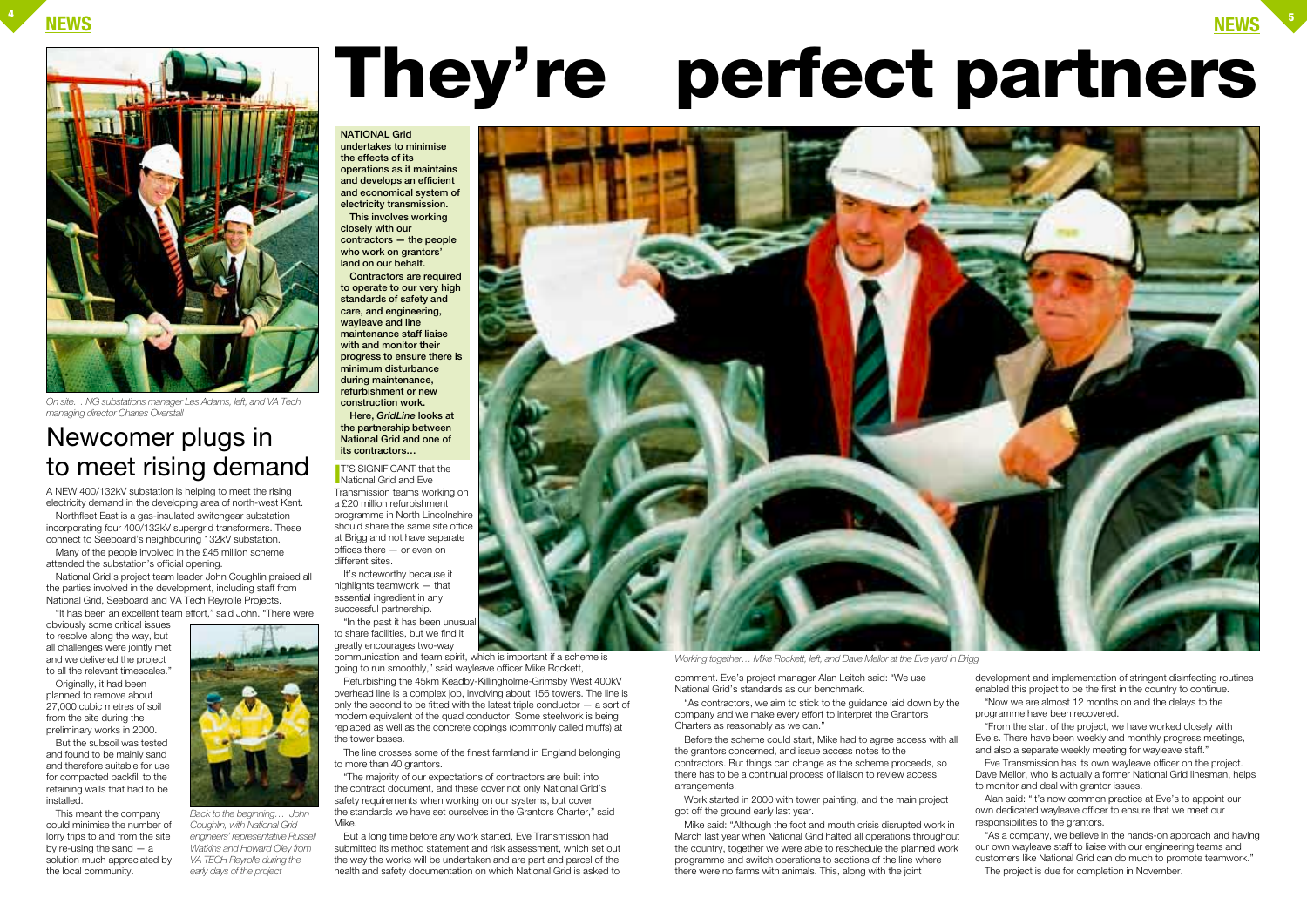### **NEWS <sup>6</sup>**

NATIONAL Grid's determination to make a practical and meaningful contribution to sustainable development is highlighted in the company's website-based Social and Environmental Performance Report For 2000/2001.

It has also unveiled its new SENSE model (Stakeholders, Environment, Networks, Statistics, Employees) which captures the company's performance in the UK, while National Grid Environmental Performance sets out the environmental and social aspects of the company's US business for the first time.

within our UK business, we have developed our model 'Making SENSE of

Chief executive Steve Holliday explained: "Through our efforts to be a good corporate citizen, we recognise that our commitment to sustainable development will be achieved only by successfully balancing our economic success with our company's environmental and social responsibilities.

● a sense of ownership, outlining how the company is improving its performance by investing in its network infrastructure

sustainable development'.'

● a sense of direction — measuring performance and direction against objectives ● a sense of commitment reviewing the company's efforts to provide a rewarding work environment and

"We looked closely at how we could demonstrate our commitment to sustainable development by understanding what it means in practice to our operations. To help us embed this

The presentation of the SENSE model aims to keep stakeholders well informed. It highlights and illustrates a number of

important issues. These are: ● a sense of responsibility and commitment to maintain positive, open relationships with all stakeholders ● a sense of balance to illustrate the company's commitment to reducing its

environmental impact

Ted was brought up in Derbyshire, leaving school at 15 to join his father and older brother on the family's mixed farm. "I never considered any other job," he said. "Working on the land was what I always wanted to do."

secure real engagement with all employees.

But it's not usually done while standing on top of a 21-rung ladder propped against the side of a Dutch barn — and with a roof for a desk!

That was the scenario faced by National Grid wayleave officer Ted Yates when he had to get a damage claim agreed and signed by a farmer who was determined to finish painting his barn roof before the light faded.

"It's all in a day's work!" he said. Ted should know, he's just retired after

13 years in wayleaves — and 33 years in the electricity supply industry. One of his last projects was getting new

wayleaves signed for the five line diversions on the Birmingham Northern Relief Road.

> "Joining wayleaves was the best thing I have ever done," he said. "I have enjoyed every minute of it.

"There have always been challenges and problems to overcome, but it's never been boring and there has been a great deal of job satisfaction along the way. I know I will miss the work very much." Ted, 65, says that

farmers are very special people. "They have a language of

their own, and it's important to understand that language and their way

of thinking," he explained.

Fortunately, he comes from a farming background, so was able to understand their problems.



"It's easier when you have been there yourself," he said.

The farm was on the Sudbury Estate near the Derbyshire/Staffordshire border, where Ted eventually met and married Sylvia.

When he was 31, his father retired — so Ted decided on a change direction in life. "Away from farming, but still working outdoors — an office job was not for me," he said.

He joined the CEGB as a landscape assistant with the Midland regional landscape unit based at Drakelow power station.

● **National Grid would like to know what YOU think about its new system of reporting its social and environment responsibilities and commitments. There is an opportunity on the website, pictured right, to give us your feedback.**

His work involved assisting in a wide range of tasks — from keeping the sites tidy to completing major land reclamation and environmental projects. He became a shop steward and the local safety representative.

During this time, he often worked with wayleave officers and decided that was the job he really wanted to do. "Unfortunately, there were no vacancies at the time," said Ted.

In 1984, he was promoted to landscape foreman based at High Marnham power station in Nottinghamshire, where he and his small team worked on the ground maintenance of High Marnham, Cottam, West Burton and Staythorpe Power Station and substation sites.

During that same period, the team successfully completed a major land reclamation project near Sutton-cum-Lound, which involved reclaiming about 250 acres of former gravel pits which had been filled with "fly-ash" from Cottam power station, the planting of around 8,000 trees and the erection of four miles of fencing.

"In 1988, there was finally a suitable opening in wayleaves — it was the opportunity I had been waiting for, for many years," said Ted.

He was originally based in Birmingham, but after privatisation of the electricity industry, he moved to Hams Hall, covering the West Midlands from Macclesfield/ Shrewsbury in the north, the whole of Birmingham across to the Welsh borders and down to Cheltenham in the south.

"They have been happy years," he said. "I was fortunate to have a very good relationship with the grantors I came into contact with.

"Obviously, there have been times when there have been major problems to overcome — but it has always been a challenge to work through those problems, build a relationship with the grantor and get the contractors back doing the job."

In retirement, Ted and Sylvia, who have two sons, one daughter and a granddaughter, are enjoying more time to walk in the countryside and care for their garden.

Ted's particular passion is vintage tractors, and for years he has arranged National Grid sponsorship for the North West ploughing matches run by Lichfield and South Staffs ploughing societies and also Chaddesley Corbett District Farmers' Club.

**Ted Yates has just retired after 13 years as a wayleave officer — and 33 years in the electricity industry. Here he looks back at some of his career highlights… and looks forward to spending more time in his garden and with his vintage tractors**



*Ted Yates talks to grantor Maureen McKenna about the line re-routing caused by the Birmingham*

*Northern Relief Road*



## Making SENSE of sustainable approach

**To find out more, visit: www.nationalgrid.com/uk/social&environment**

### **DID YOU KNOW?… some facts from the website**

● **The company has an Environmental Management System certified to the ISO14001 standard to help it direct its effort to the most significant environmental issues**

● **National Grid owns and operates the high-voltage transmission in England and Wales comprising 300 substations, 7,000 kilometres of overhead transmission line and 650 km of underground cable. Rather than building new overhead lines and substations, the company tries to obtain more capacity from the existing system. In 2000/01, it invested £343 million in the development and refurbishment of the transmission system**

● **Nearly £41million was invested during the year in underground cable systems, contributing to a 27 per cent reduction in the amount of oil that leaked from our cable systems into the ground**

● **The company is 24th in the FTSE 100 table in the latest Business in the Environment Index, up from 44th place**

● **Levels of greenhouse gas emissions and energy use at National Grid operational sites were reduced, despite increased energy demands on the transmission system**

● **National Grid values its staff — it achieved Investors in People status in November 2000**

● **The number of Lost Time Accidents for 2000/20001 was 19, lower than the average for the electricity industry and our lowest ever annual figure.**

**COMPLETING the paperwork is all part of** the job for some people.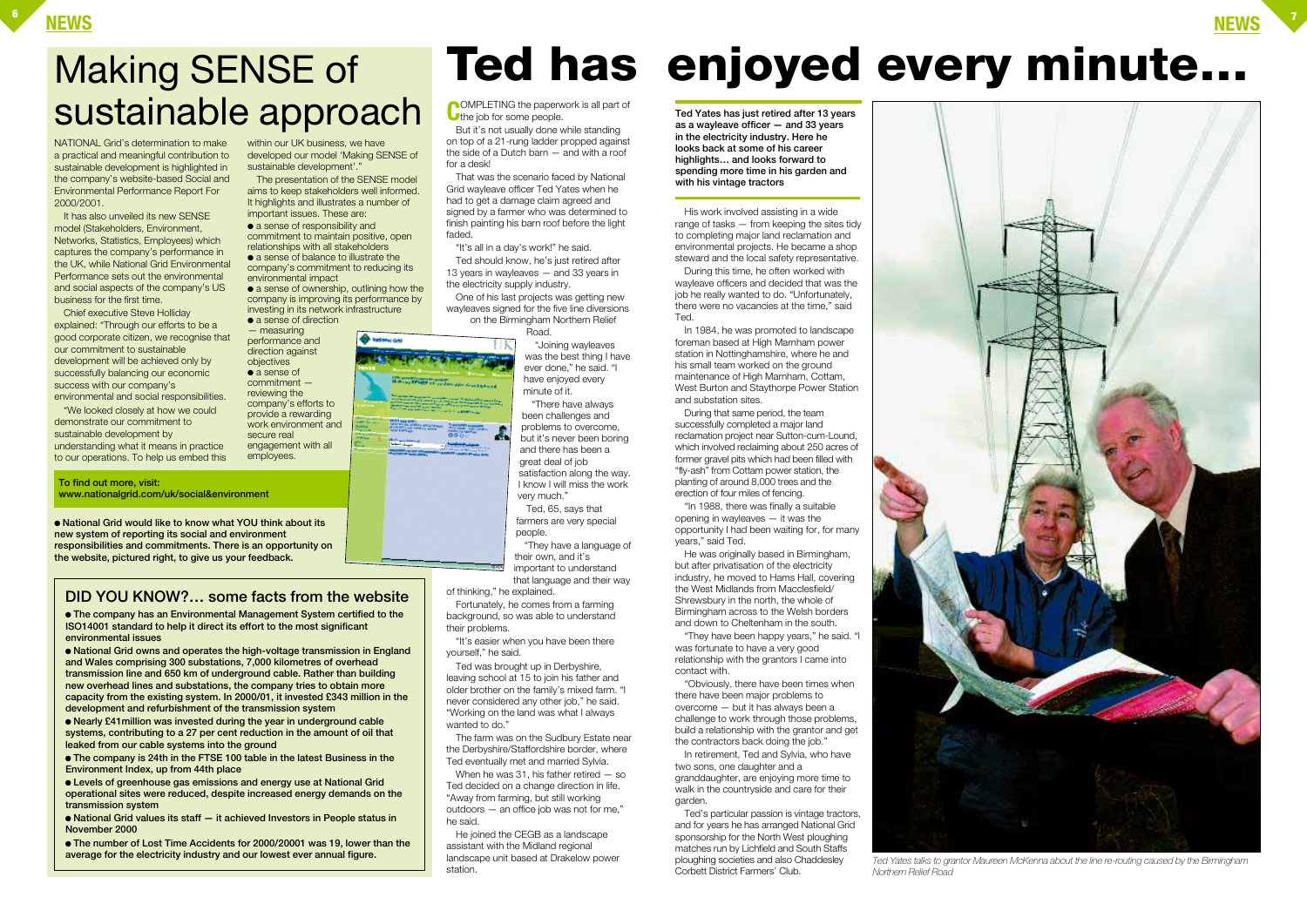### **PROFILE <sup>8</sup>**







## **Jill to the rescue of farm refugees**

**FFOOT** and mouth disease is<br>no longer on the rampage in the countryside, but its repercussions will last for a long time to come.

Perhaps the least obvious is the plight of sheepdogs.

Farmers — some of whom gave up farming altogether faced having their dogs destroyed along with the sheep, or finding them new homes. Not easy as the temperament of the working collie is unsuited to being a pampered family pet.

During the crisis, the Border Collie Rescue Society in North Yorkshire took in more than 200 working dogs and thanks to people like Jill Bullock, one of their fosterers, many of them have been given the chance of a new future.

Jill, 35, works with her parents Janice and Ronnie, a retired ICI warehouse controller, on the 300-acre Old Hall Farm, close to National Grid's Lackenby substation on the fringes of Middlesbrough. The mixed arable and livestock farm has been in Janice's family for seven generations and has recently had two new towers built on the land as part of the new 400kV second Yorkshire Line project.

Jill has always had a passion for dogs and currently owns five border collies — Tigger, Chance, Nell, Laddie and Jake — and a labrador called Jess. "They are all working dogs although Jess does as little as possible — but very much part of the family," she said.

It was founded  $-$  officially  $$ in 1995 when it was registered as a non-profit distributing charitable company. It had operated unofficially for the previous 19 years. The society is run by volunteers and has about 400 members — Jill is one of the 25 most stalwart members.

"My first association with the society came two years ago after Tigger had to be semi-retired — she was badly injured in a traffic accident while chasing a fox away from our sheep. While I was waiting for the right dog to turn up at the society, I agreed to foster Chance who desperately needed a home — his owner couldn't look after him any more. Of course, I ended up adopting him myself and

agreeing to continue fostering. "Towards the end of 2000, I

> The match was organised after the cancellation of last year's British National Ploughing Championships due to the foot and mouth crisis. Only the competitors who had entered to compete in the cancelled event were invited to plough.

took on an adult dog, Flint, and seven pups so that I could assess them for suitable homes. When the foot and mouth crisis hit, they were all stranded here because they couldn't be rehomed on new farms — so they had to stay with me rather longer than expected. Needless to say, I ended up adopting two of the pups, Nell and Laddie!"

> ● The 2002 British National event is due to be held on October 12 and 13 at Wilsic, near Doncaster, South Yorkshire.

At the moment, Jill is caring for 12 dogs  $-$  six of her own. Flint and the five remaining pups, all border collie/huntaway cross breeds.

The society says there is an increase in demand for sheepdogs as more and more farms are restocked; hopefully Jill's fostered friends will soon have new homes.

● The Border Collie Rescue Society is the only registered voluntary group dedicated to caring for unwanted border collies and working sheepdogs.

To find out more about the society, please visit its website www.bordercollierescue.org. You can also contact the society at 57 Market Place, Richmond, North Yorkshire DL10 4JQ. Tel: 01748 850025 or e-mail hq@bordercollierescue.org.

CORNWALL'S Adrian Brewer and Stewart Bunting from Norfolk will represent the UK's Society of Ploughmen at the 2002 World Ploughing Contest in Switzerland in September.

The two men emerged as the worthy winners — Adrian in the conventional class, and Stewart for reversible ploughing — at a selection match at Hatfield Woodhouse, near Doncaster, South Yorkshire.

Stewart, 36, farms near Norwich and is a relative newcomer to the match ploughing scene. He marked his arrival with a 13 point lead over his nearest rival Peter Alderslade from Tyne and Wear. Adrian, 47, from St Issey, Wadebridge, a manytimes British ploughing champion had a seven point lead over David Chappell, the competition's host farmer.

The society's executive director Ken Chappell said: "Special thanks go to our sponsors National Grid and Total Butler for their continued support and help throughout a very difficult year."

### Pair go on to world ploughing contest



*Stewart Bunting, left, and Adrian Brewer* 

**The cull of sheep in the foot and mouth outbreak ended the working lives of many sheepdogs. However, National Grid grantor's daughter Jill Bullock has been doing her bit to find them new homes…**

> **The International Sheep Dog Society, of which National Grid was a major sponsor between 1996 and 1999, has an ancient motto: "There is no good flock without a good shepherd — and there is no good shepherd without a good dog."**

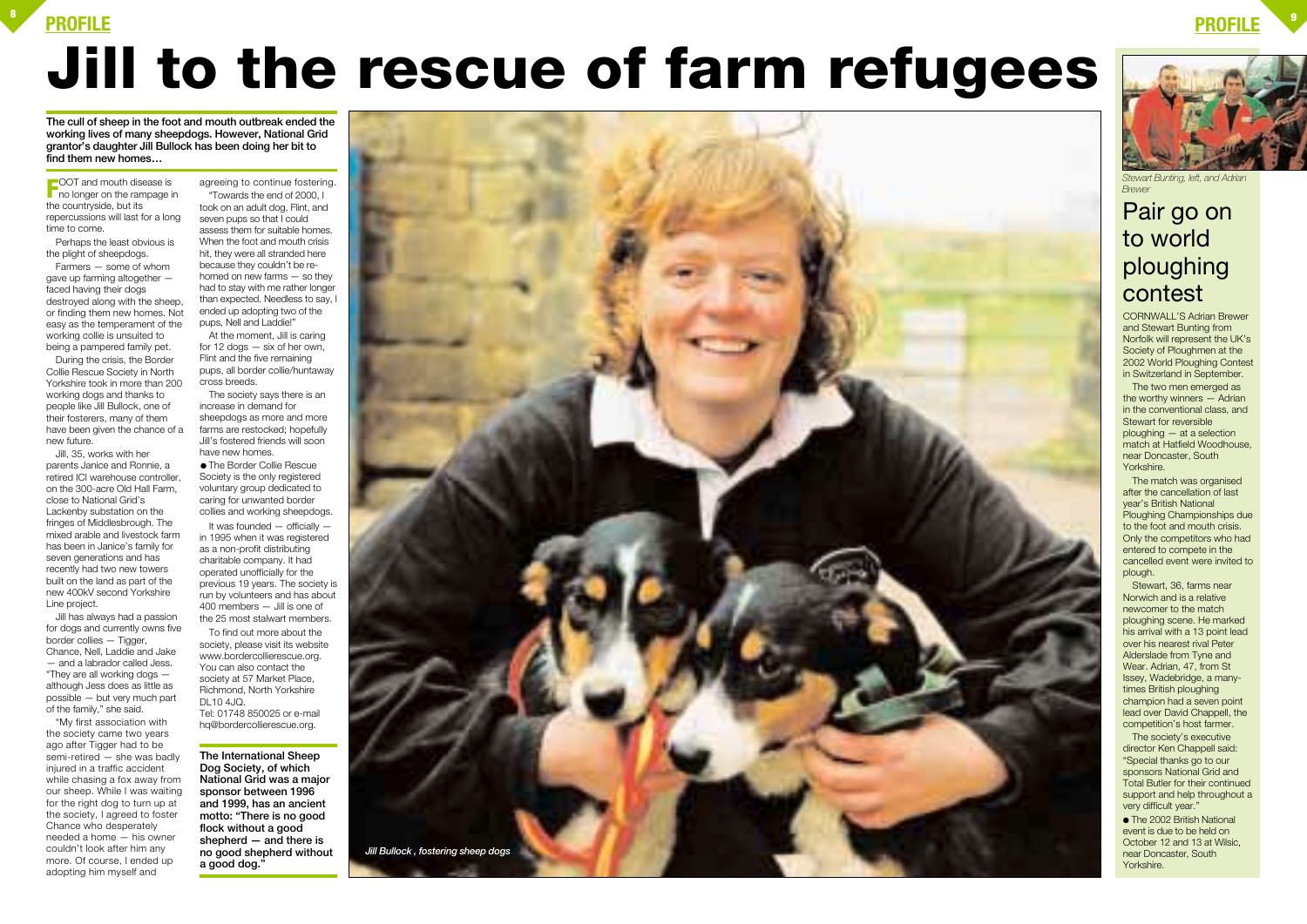### **NEWS <sup>10</sup> NEWS <sup>11</sup>**

● **Lucy Williams,** our joint longest-serving wayleave warden, has been with us since November 1999 and we have wayleave officer Robin O'Brien to thank for Lucy joining the team.

Lucy said: "While I was a student at Harper Adams Agricultural College in Shropshire, I did a year's placement at the Farm Energy Centre. I heard about National Grid's wayleave operation during this time, and got really interested.

"I spent a day's work experience with Robin — and got hooked!"

Lucy, 25, born and brought up in Hertfordshire, graduated from college with an HND in Agricultural Marketing in 1998. She had a job lined up for a couple of months helping to organise an international company's transport exhibition in Russia.

● Former overhead linesman Phil Burgess joined Lucy last summer.

"Two months turned into a year — not what I had planned, but a fantastic experience nonetheless as it meant working in Moscow for a time and sampling a different culture. But I kept in touch with National Grid because I was still keen on a career in wayleaves. Fortunately when I returned, an opening came up in the South East — I didn't have to think twice!"

and the agricultural scene — quite a challenge at times!"

Lucy, who got engaged at Christmas, works more with new projects than maintenance schemes, and says she loves the variety. "I enjoy working on the computer in the office — but I also love the opportunity to get out and about meeting people. I'm lucky to have the best of both worlds. My job expectations have been totally fulfilled."

**• Bob Tute** joined the wayleave team last July, and he, too, has a long association with National Grid. He was an overhead linesman for 23 years.

Phil, 43, was born and brought up in Essex, and left school to embark on a college course for building construction technicians.

**Janet Clarke** — who shares the honour of being longest-serving warden with Lucy — was already a vital member of the wayleaves team when she became a warden in November 1999.

He joined the CEGB in 1978 as an electrical fitter's mate before transferring to the Eastern Electricity Board as a linesman's mate, working on 132 kV lines and wooden poles. He completed his overhead line training and returned to the CEGB as a linesman in the mid-1980s.

"A few years ago, I was seconded to a wayleave team to help out with access work. It was my first real experience of the wayleave function and I thoroughly enjoyed it. I thought it was something I would like to do permanently — I am a rural sort of person and always happier when I am out and about in the countryside.

"When the wayleave warden's job came up last year, I decided to go for it.

lost **Martin Bretherton** — but he's been National Grid's gain!

"It has certainly proved to be quite a change from being a linesman. For nearly all my working life I dealt with electricity on a daily basis. Now I am dealing with grantors

Phil, who is married with a son and daughter, is based in Wickford, Essex.

> $\bullet$  The only wayleave warden in the North East is **Simon Booth** — and yes, he's a former overhead linesman.

Bob, married with one son, grew up in Cheshire and worked in the building trade before starting his training as a linesman when he was in his mid-20s.

He came down to earth in 1993 when he was made overhead line team foreman, a ground-based role.

Bob said: "A big part of the job involved dealing with grantors on a regular basis. I really enjoyed this aspect of the work and was delighted when the opportunity arose to join the wayleaves team."

Bob, who is based at Daines substation near Manchester, says he has never looked back — he's found his ideal job.

She said: "I was an office-based wayleave administrator for 18 years and all that time I wanted to be out there doing what my wayleave colleagues were doing! Unfortunately, there was no opportunity until the introduction of the wayleave warden role to the function.

"When the role was introduced in 1999, my application must have been one of the first! After an enjoyable first year, I have spent the past 12 months seconded to an office-based role, working on the new wayleave information management system to establish a new grantor database.

The subsequent selection process for the wardens was rigorous

"The job will be finished in the next few months and, although it's been enjoyable, I am looking forward to getting back into the field this summer."

Janet, 39, who has two sons, was brought up in Manchester and left school to undertake a secretarial course at a college in Stockport.

Her first job was in the secretarial department of the CEGB at Europa House in Stockport. After completing two years' training, she moved over to join the wayleave team. Janet is also based at Daines.

● The worlds of art and sport may have

Martin, 27, who is based at Penwortham substation, left school in Preston to study art at a local college.

"I did it because I could draw nice pictures and my mother made me! But I thought it was all a waste of time!" he said.

"Instead, I decided to take an A-level in sports studies, and subsequently started a degree course in the subject. But the penniless university life wasn't for me!"

So he took a complete change of direction — he joined National Grid, trained as an overhead linesman and became part of the team at Penwortham.

"Now that I did enjoy!" he said. "But as I was going out and about, I got to know more about the work of wayleaves, and felt it was something I could — and would like — to do, my overhead line experience being a positive advantage.

"I managed to get a warden's post and I'm delighted to say that I'm thoroughly enjoying it!"

Simon, 30, worked with the company's Staythorpe section for about 13 years — but he got a taste for wayleaves work a few years ago when he was on light duties.

He said: "I had a temporary wayleave role because I was involved in tree management in our section — ensuring safety clearance under the overhead lines. This involved liaising with grantors — something I found I really enjoyed."

Simon, who is married with a son and daughter, was brought up in Nottinghamshire. After leaving school, he had a brief career as a trainee motor mechanic.

"Then the local careers office contacted me about an apprenticeship with the CEGB, to train as an overhead linesman.

"To be honest, I didn't know much about what the job entailed, but it sounded interesting and so I applied and the rest is history.

"Moving into wayleaves seemed like natural career progression. I enjoy variety, and the job certainly provides that. You meet a lot of real characters and no two are ever alike!"

### NATIONAL Grid has reinforced its commitment to its 19,000 grantors by strengthening the wayleave teams with the appointment of wayleave wardens.

The wayleave function was originally an Area and Projects responsibility. When it became a single independent function in the late 90s, a review was launched to identify the way ahead.

National wayleaves and public acceptance manager Ian Cartledge said: "We looked at the type of work undertaken by the wayleave officers, and at the business systems which supported them as well as many other aspects of the way we operated.

"Many changes and improvements were identified, and these have been gradually implemented — the introduction of wayleave wardens for example, and the development of a wayleave information management system to help us better plan and manage work activities which impact on our grantors.

"It was vital that we looked at what wayleave officers actually do, the skills and training required and the demands and challenges they were likely to face in the future."

He said a clear need for wayleave wardens to support wayleave officers emerged.

"We could see that this new role would also offer a potential development opportunity for staff — from overhead lines for example and the chance to progress to wayleave officer. This would be enormously helpful in the succession planning of the wayleave team."

"I believe they felt they had earned their success!" said Ian. "Having successfully completed their training, much of it 'under the wing' of an experienced wayleave officer, the wardens can be rightly proud of their achievement as they are making a real contribution to Wayleaves and our commitment to grantors." Now meet the wardens…

## **Wayleave team is here to help YOU**



*Lucy Williams*



*Phil Burgess*



*Bob Tute*



*Janet Clarke*



*Martin Bretherton*



*Simon Booth*

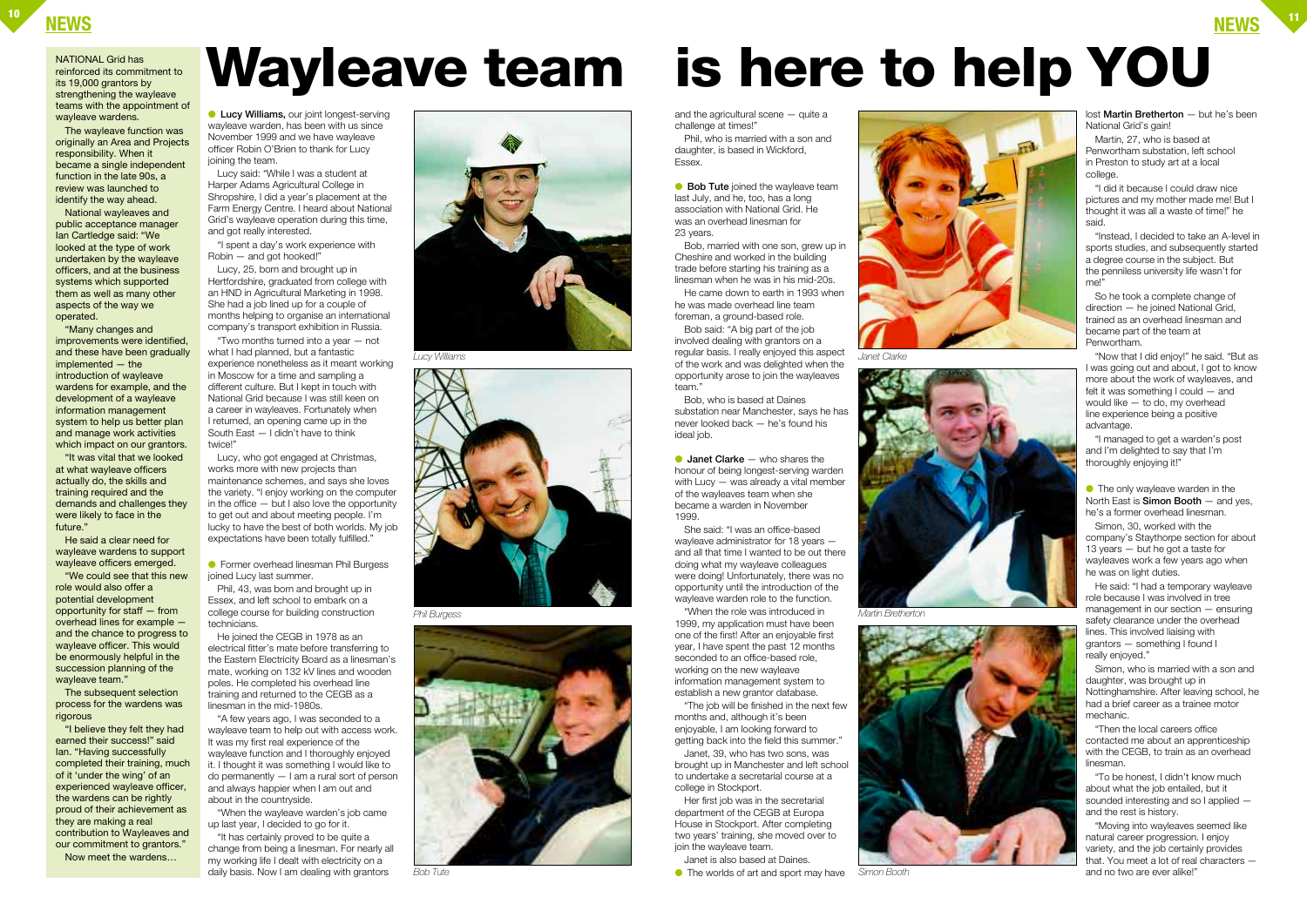### **NEWS <sup>12</sup>**

### Green-fingered gardeners dig their new club!

GORDON Haycock, head of National Grid's environment education centre at Penwortham substation, has launched a club for local gardeners.

"We call it Green Growers and now have about 12 regular members and up to seven staff who meet for four hours every Friday afternoon," said Gordon. "They either work in the garden next to

the centre or in the polytunnel if the weather is bad.

"The group has already produced crops of organic swede, runner beans, onions, beetroot, courgettes, garlic, sunflowers, tomatoes, aubergines and some quite impressive pumpkins.

"Everything is grown strictly organically — which means we compost all our vegetable and organic waste to create a soil full of nutrients. This in turn grows strong, healthy plants." ● Iver Nature Study Centre in Buckinghamshire has launched a Saturday morning gardening club for children between the ages of six and 10 and is also hoping to start a club for those of more mature years.

## **Centres play a vital role**

**G**ARETH Llewellyn, National Grid's group director, safety and environment, has highlighted the vital role played by the company's network of environmental education centres.

Speaking at the national conference of the Council for Environmental Education (CEE), Gareth said that National Grid had set out to work with partnership organisations to give schoolchildren the opportunity to learn about environmental issues and biodiversity.

"The principal reason for doing that is we believe that giving people the skills at that very early age makes absolutely sure that for them, sustainability becomes second nature," he said. "What we hope is that the workforce of the future treats sustainable development as simply the way business is done."

National Grid was the main sponsor of the conference in London, which was attended by 160 delegates from around the country and overseas — including Ghana, Taiwan, Jordan, Japan and Venezuela.

CEE is the umbrella organisation and charity that provides a national focus in England for those committed to education for sustainable development, and its other conference partners were



*Gareth Llewellyn speaking at the CEE national conference*

The Countryside Agency, Field Studies Council, Royal Society for the Protection of Birds and the Wildfowl and Wetlands Trust.

Gareth told delegates that one often

### Placement scheme places available

APPLICATIONS are now invited for National Grid's 2002/2003 environmental placement scheme.

Each academic year we offer students or graduates the opportunity of valuable first-hand experience in environmental education and conservation with placements at each of our 12 environmental centres in England and Wales.

Applications close by mid-April, and interviews will be held at each centre between May and July.

Placements receive a bursary of £7,300 from National Grid, along with travel and accommodation expenses to enable placements to attend a number of seminars and training opportunities.

To find out more, visit

www.nationalgrid.com/uk/social&enviro nment and pick up a link straight to the applications page from the front page of the Social and Environmental Performance report for 2000/2001.

Or you can write to National Grid Environmental Placement Scheme, c/o FSC Head Office, Preston Montford, Shrewsbury, Shropshire, SY4 1HW.

● The 12 centres are: Amersham, Buckinghamshire; Legacy, Wrexham; Bishops Wood, Worcestershire; Ninfield, East Sussex; Bramley Frith, Hampshire; Pelham, Essex/ Hertfordshire; Canterbury, Kent; Penwortham, Lancashire; Cellarhead, Staffordshire; Skelton Grange, Leeds; Iver, Buckinghamshire; West Boldon, South Tyneside.

heard from industry that the business case for sustainable development simply has not been proven. National Grid, on the other hand, was currently experiencing situations where demonstrating its activities are sustainable was having a real benefit for its business.

"For example, we had to prove our credentials to win a major project in Tasmania," he said.

"The word sustainability there is not our word. It is actually written in legislation and it is something we have to do extremely vigorously. As we go through this process it is very easy to find people who have got good environmental expertise, good social expertise, and as for the economist, they are everywhere! But one of the biggest challenges for us is to find the staff who have got the vision to look across all three elements and make a balanced judgement."

Gareth added: "It would be very easy for us in industry to sit back and say we've identified this need, it's up to the Government to make sure it delivers the education and skills to the current school children who effectively are going to become our workforce of the future.

"But the reality is somewhat different, and as with many parts of industry, we much prefer to work in partnership with others."

A keynote speaker was Baroness Ashton of Upholland, Parliamentary Under Secretary of State for Early Years and School Standards. She commended the Growing Schools Initiative, which aims to encourage more teachers to make use of the outdoor classrooms.

The Minister said: "Young people need first-hand experience of plants and animals if they are to appreciate the place of farming and the countryside in our society and economy and we have made available half a million pounds to encourage schools to participate. The steering group will be inviting schools to consider being part of flagship projects we are developing."

● To find out more about CEE, visit www.cee.org.uk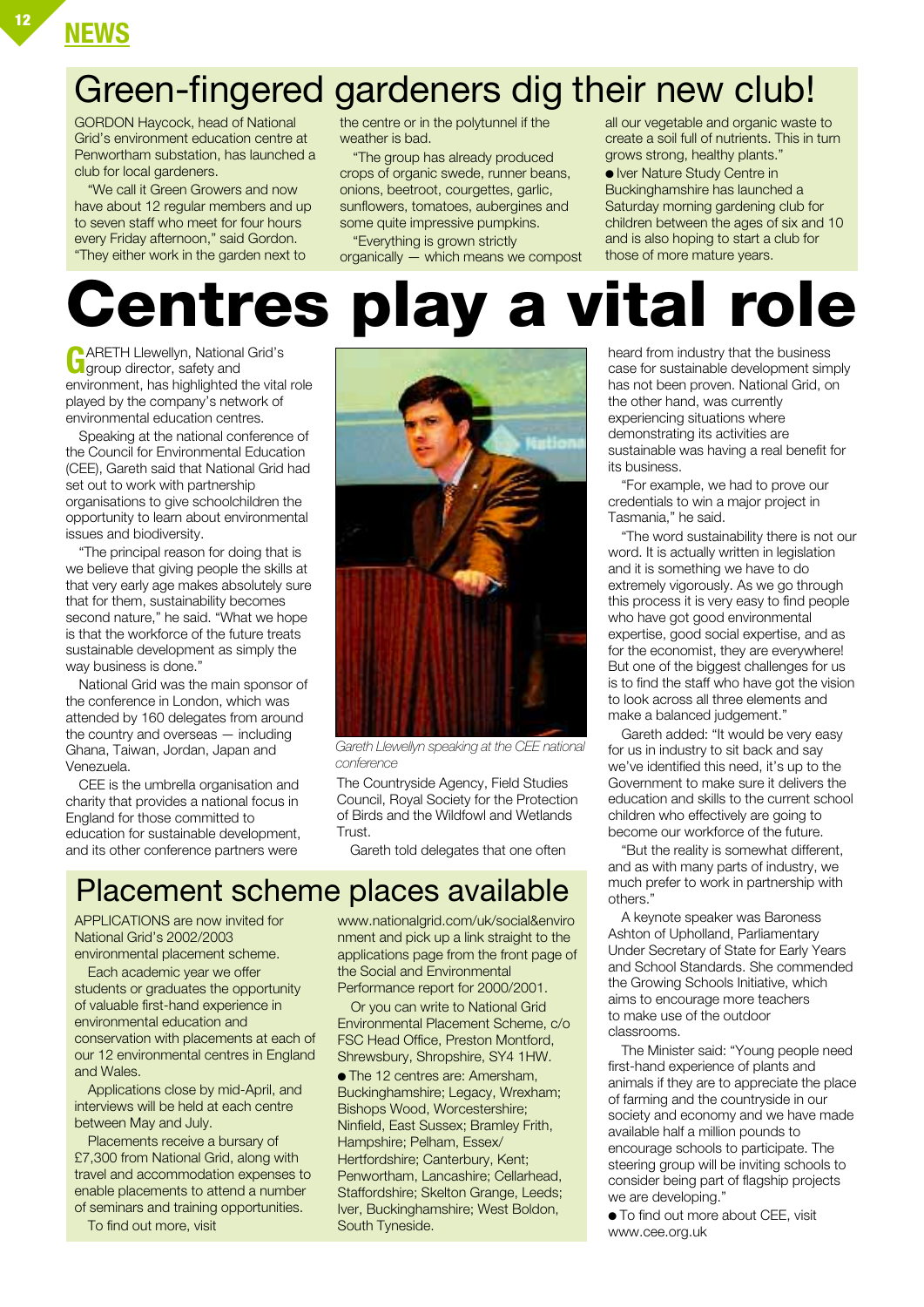## **Environmental policies recognised by award**

**S**KELTON Grange and Pelham have become the latest National Grid environmental education centres to gain their "green" credentials — the Eco-Centres Green Flag Award.

The awards scheme encourages centres to apply environmental issues to their day-to-day running and winning the Flag confirms a centre's commitment to the environment.

Skelton Grange at Stourton, Leeds, has already received its award and a presentation ceremony is being planned for Pelham in Hertfordshire.

At the Skelton Grange ceremony, the centre was described as a "shining light in Leeds" by Deborah Bell, the regional director of ENCAMS — formerly known as Keep Britain Tidy — which manages the award scheme.

"The centre not only applies the principles of Eco-Centres to its buildings, staff and visitors, but actively knits into the community," she said.

Skelton's Eco-Centres committee has been busy encouraging the staff, volunteers and visitors to be more environmentally friendly. Some of the ways children have been helping have included bringing a waste-free lunch to try to reduce the amount of rubbish going to landfill sites. Some schools have travelled to the centre on public transport.



*Proudly displaying Skelton Grange's award are, left to right, centre manager Caroline Crossley, project officer Jennie Holt, Deborah Bell from ENCAMS, National Grid environmental placement Rachel Ibbotson, new deal placement Paul Turner and part-time volunteer official Stephen Clavering*

Centre manager Caroline Crossley said: "Staff and volunteers have been working hard to reduce the centre's impact on the environment and to monitor use of resources, such as

rubbish production, water use and vehicle mileage.

"Hopefully, when we have our new building with its energy saving and some renewable energy generation features we will be able to make an even greater contribution to reducing our environmental impact. Rachel, our National Grid environmental placement, has put a lot into securing us the award as part of her placement project."

Pelham centre head Richard Wren said: "Feedback from the judges has proved really helpful. They made a recommendation that we explore the possibilities of a water meter to improve our water monitoring. Up to now, we have been doing estimates of water use in the early days, this involved our environmental placement Anna Creed doing some research into how often children need the loo!

"The process of going for the award has made us examine our own green policies and has generated a lot of exciting ideas for the future. I would recommend it to any environmental centre."

Our Bishops Wood, Penwortham and Amersham centres all have Eco-Centre status and many of the other centres in the National Grid network are working towards the award.



*The group takes in the sights of Skelton Grange*

**NEWS <sup>13</sup>**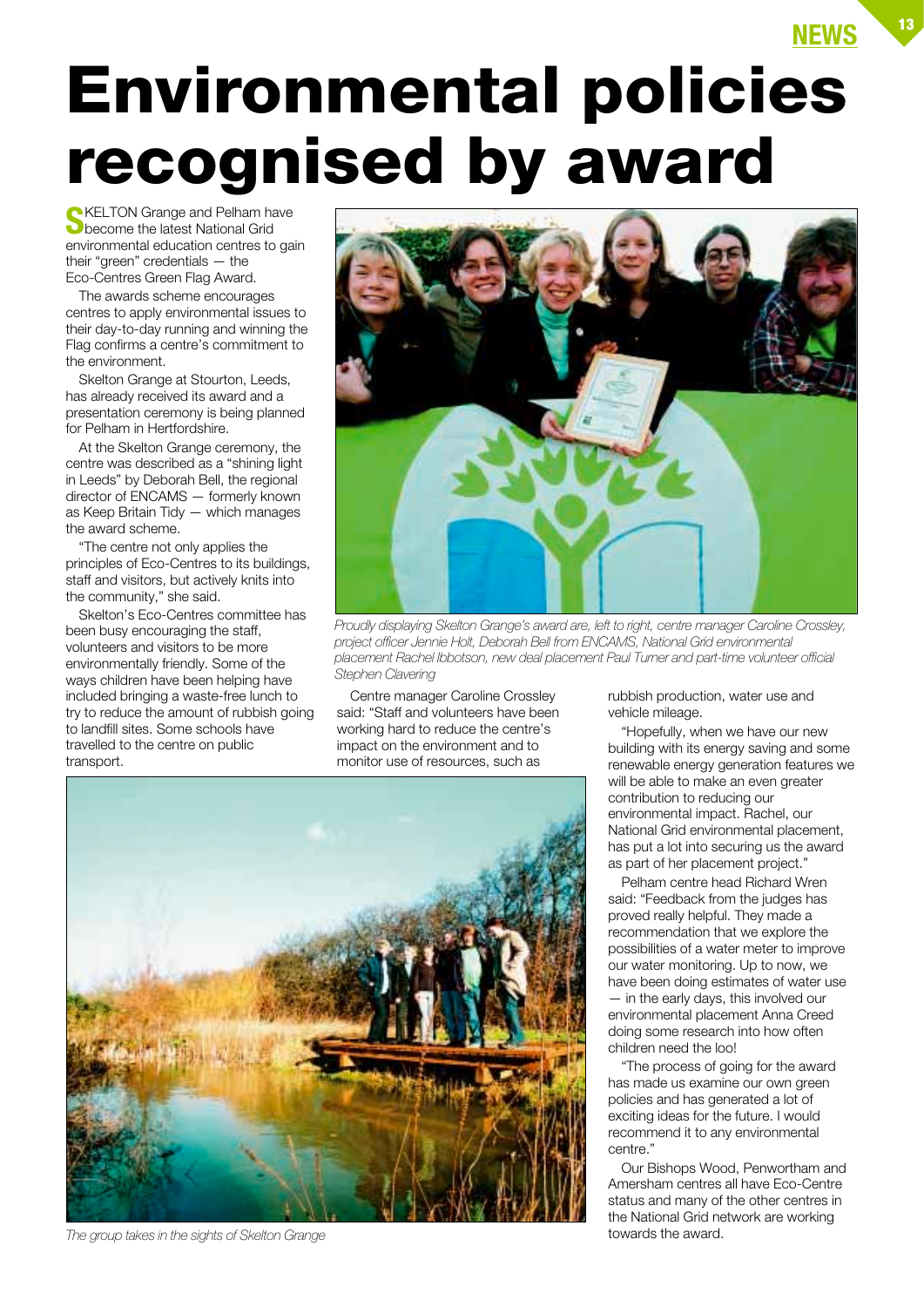### **NEWS <sup>14</sup>**

**THE Farm Energy Centre, which works in partnership with National Grid, is the UK's leading agricultural energy service provider and plays an important role in the electricity industry.** 

**It is concerned with energy use and energysaving technologies in farming and horticulture, and it embraces both research and development and communications about the energy-efficient techniques available to farmers and growers.**

**National Grid uses its services to help its many rural grantors who can benefit from its wide range of services, including energy auditing, energy brokering, consultancy and project management.**

**The FEC was established more than 30 years ago and in recent years has expanded its services to cover energy efficiency planning, climate change levy management and electricity supply negotiation.**

**For more information about the FEC, or any of the issues highlighted on these pages, contact the FEC at NAC, Stoneleigh, Kenilworth, Warwickshire CV8 2LS, by phone on 024 7669 6512 or by e-mail at: info@farmenergy.com**

**Use the same numbers to obtain a list of FEC publications, including technical guides and technical notes to help farmers and growers deal with electrical applications.**

help for businesses looking to refurbish or expand and wanting to include good energy efficiency practices and equipment at the design stage

Energy assessment

an assessment of energy use to help farmers make savings and help the UK achieve its international commitments on reducing carbon emissions

The above services are free as part of the Government's **Energy Efficiency Best Practice Programme** 

### Negotiation for new and upgraded elect

a complete planning and negotiation package to ensure that electricity supply work is delivered quickly and at the best rate

**Centre Ser** 

helping farmers and growers to run a safe operation

In partnership with the NFU, the FEC has launched a CCL Management service to help farmers and growers meet their energy saving targets. The new CCL tax is based on the number of units of energy consumed rather than on energy spendso it's important to become energy efficient and cut consumption

The FEC produces a list of publications on energy use including technical guides and technical notes to help farmers and growers

#### Energy audits

a range of do-it-yourself auditing packages to help farmers control their energy use and save money

design and equipment so computerised lighting designs and the supply of high-quality light fittings for agriculture

**Equipment suppliers database** who makes what. A list of manufacturers and suppliers of agricultural electrical equipment

**Competitive energy deals** help for the farmer and grower to find the best electricity supplier for their particular needs

**Energy systems design** advice from the experts in designing heating, ventilation and lighting systems for agricultural and horticultural businesses

*Stephen Bettany, left, with National Grid's external communications officer Sean Regan*

**Path through the jungle**

**I**T'S a jungle out there when it comes<br>choosing the best electricity supplier. T'S a jungle out there when it comes to

Deregulation may have brought down prices and given you the opportunity to make savings, but it's not all plain sailing — it can be positively daunting to work your way through the many options.

Prices are difficult to compare and there's a host of other issues to be considered, such as tariff type and service. You also have to talk to your electricity supply company, your electricity distributor and the meter operator.

The FEC is an expert in the field and can guide you through the minefield with **Here we take a closer look at competitive energy deals — one of the services offered by the Farm Energy Centre…**

its electricity brokering service, which is free to NFU members.

The FEC's Stephen Bettany said: "We have developed software to help us help farmers make their choice — we don't promise to get them the cheapest deal, but we will get them the best value for money.

"We have obtained prices from a selection of the major electricity companies — all we need to do is feed in details of an individual's electricity bills to come up with a competitive quote from a reputable supplier who can offer good service and back-up. Then we can guide them through the change over process."

By sending the FEC copies of your past electricity bills through the year, it will produce comparison figures from a group of leading electricity suppliers and, if you want to make a change, will initiate the transfer process for you.

"We'll even make sure you continue to get the best deal by comparing prices every year and advise whether you need to change supplier," said Stephen.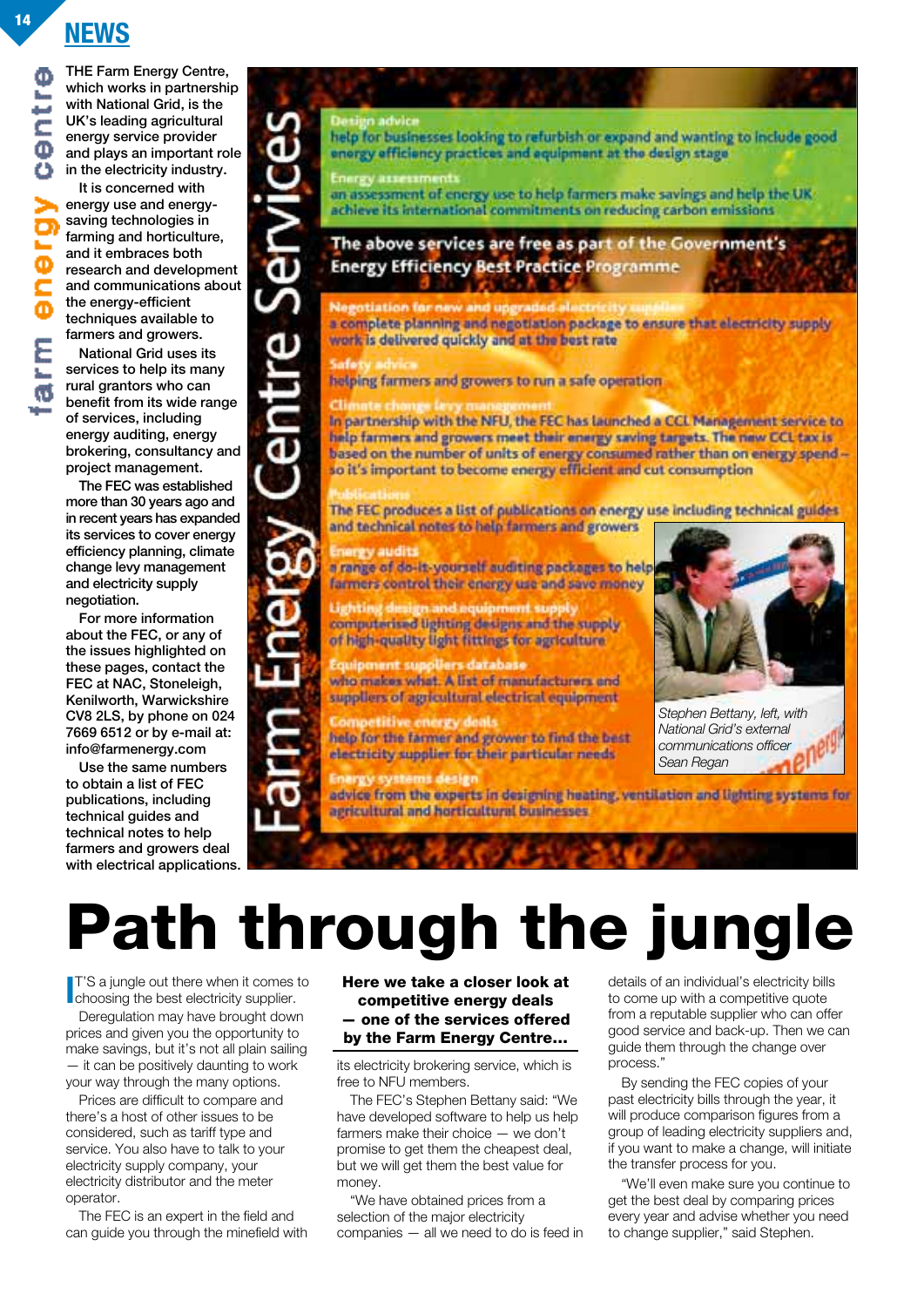### Don't be caught out by a time switch hitch!

TIME after time on their farm visits, FEC staff find that the time switch attached to the electricity meter is out of synchronisation and cheap rate hours are not where they should be.

If this is the case, they say, you should call your electricity company and have it reset.

In the meantime, to make the most of cheap electricity rates, make sure that your time switches are set to take advantage of the cheap night rate and line up with the cheap rate times on the meter.

And remember — the switching times might change as the hours

change from GMT to BST and back. Hopefully, with the increased use of fully electronic metering, this problem will become a thing of the past. But whatever type of metering equipment is used, it is always worth making a regular check, just to make sure things are as they should be.

## **Fans clear away threat of disease**

**G**OOD ventilation is<br> **C**essential to keep calves and cattle healthy.

That is the reminder from the FEC's livestock specialist Stephen Bettany who says that stagnant, saturated air can become a real problem at this time of year.

"Damp, still days mean that the air within a building becomes saturated and provides an ideal breeding ground for all sorts of diseases — pneumonia being the most common problem," he warned.

Natural ventilation may work some of the time, but fan ventilation for buildings ensures that clean air is continuously introduced to keep the animals healthy.

Stephen said: "Cold air has only a limited potential to absorb water, so at this time of the year the air in a building soon becomes saturated, resulting in damp bedding, condensation on the animals' backs and water dripping from the structure. Fresh air introduced into the building will help to carry away this moisture, creating a much healthier environment for the animals."



The method of ventilating the buildings is extremely important if the system is to work. Some points to remember:

● Extracting air from a building rarely works properly, as the replacement air will always find the easiest route into the building, often shortcircuiting large areas that remain stagnant.

 $\bullet$  By forcing air into a building down a duct you ensure that clean air is getting to all areas.

● Running costs for a fan ventilation system can easily be recovered by lowering medication costs. An 18 inch (450mm) fan, which could typically ventilate a shed of 50 calves, will have a maximum running cost of 87p/day or 1.7p/calf/day.

● As most fan systems are fitted with a manual speed controller, they rarely have to operate at full speed to have the desired effect.

The overwhelming success of calf fan ventilation systems has meant that the technique is now being used to improve the conditions in beef and cow sheds. Producers are realising the benefits of having drier lying areas and healthier, cleaner air in the building," said Stephen.

Information on sizing systems and a list of suppliers is available free of charge to National Grid grantors. For your free copy of *Dairy Ventilation* (Technical note 51), phone the FEC on **024 7669 6512**, or e-mail your request to **info@farmenergy.com.**

### CHP set to put down deep roots in farming

IT SEEMS that energyefficient combined heat and power installations are getting a hold in agriculture.

With the proposed exemption from climate levy tax for CHP users, the FEC predicts a rise in both interest and installation of the technology — in fact, many large glasshouse growers have already invested in CHP installations.

This particular business has a high demand for both heat and lighting. As a bonus, the carbon dioxide produced from the exhaust of the engine can be used to improve the growing atmosphere for the plants.

With the economics for large installations proven, recent moves have been to look at smaller-scale installations.

The FEC has recently worked with BG Technology, looking at micro gas turbine technology. These engines are cheap and simple and, most importantly, they have very low maintenance costs. A pilot installation is now in operation near Stratfordupon-Avon and will be monitored for long-term performance.

Another potentially favourite application will be intensive livestock production where there is a steady demand for both heat and electricity. If you would like to know more about the market potential for CHP technology, please call the FEC.

## Get wise to economical heating

TAKE an immersion heater, a time switch and a correctly-sized insulated tank, and you can heat as much hot water as you need — it couldn't be simpler!

The trick is to do it as cheaply as possible, making sure you heat water at the cheapest tariff time.

Contrary to popular belief, says the FEC, the heat loss from a well insulated tank is very

small — always go for a spray foam-lagged tank, they say!

Storing hot water for use later in the day, after being heated on cheap rate electricity, is the cheapest way to do the job. Having an undersized tank and heating it twice per day is false economy, since the second "charge" of hot water is taken at a time when electricity is more than double the price.